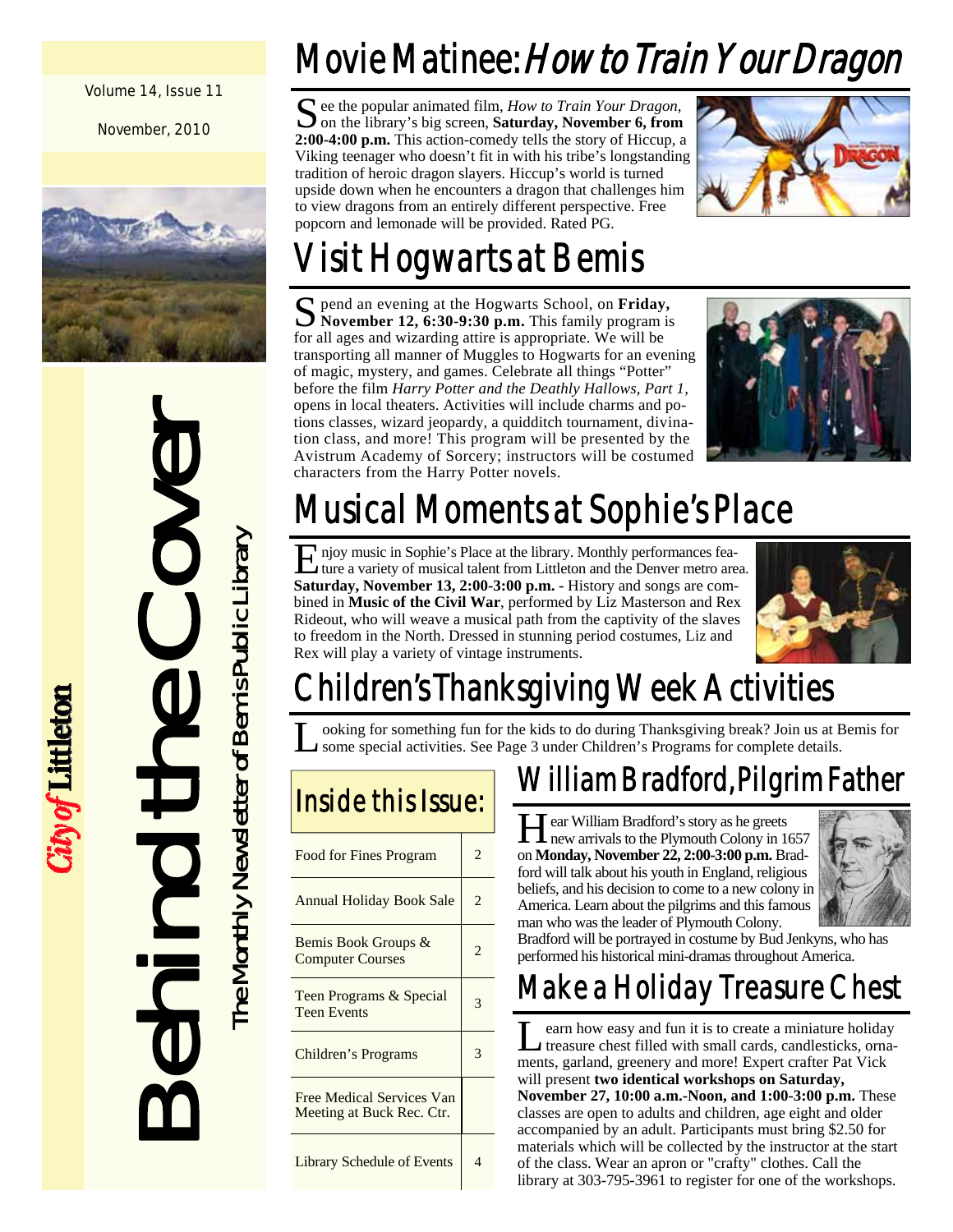# Food For Fines

**B** emis, in cooperation with Inter-Faith Community Services, will be sponsoring the annual Food for Fines program from **Monday, November 22 through** 



**Friday, December 24.** Simply bring in a non-perishable food item and have a late book fine removed from your Bemis library record. This offer does not apply to lost books. Inter-Faith Community Services helps people living in western Arapahoe County and northern Douglas County as well as unincorporated areas of Arapahoe County.

# Buy a Gift Book at the Library!

L ooking for that unique book for a holiday gift this year? The Friends of the Library and Museum is offering a special sale of "like new" used books at low prices from **Monday, November 22 through Thursday, December 23** at the library. Choose from bestsellers, classics, cookbooks and children's books. Bring the whole family in to find great presents!



## Book Groups at Bemis

 $\sum_{k=1}$  e have a variety of Book Groups that meet throughout the month. Choose a group that suits your interests and schedule. Then join us for some stimulating discussions.

#### **Senior Book Club First Monday of each month at 2 p.m.**

## **Nov. 1:** *Crocodile on the Sandbank*

by Elizabeth Peters After her father's death, thirty-**FHZABET** two-year-old Amelia Peabody eschews the role of Victorian spinster and travels to Egypt, where mysterious intruders, boorish archaeologists, and a disappearing two-thousand-



year-old mummy test her sanity and independence.

**Dec. 6:** *The Last Ridge: The Epic Story of the U.S. Army's 10th Mountain Division & the Assault on Hitler's Europe*  by McKay Jenkins



A gripping account of the group of soldiers who trained in the Colorado Rockies before facing combat in the mountains of Italy near the end of World War II.

**Jan. 10\*** *The Alchemist*  by Paul Coelho The story of an Andalusian shepherd boy named Santiago who travels from his homeland in Spain to the

THE **ALCHEMIST** PAULO COEL

Egyptian desert in search of buried treasure. Along the way he meets a Gypsy woman, a man who calls himself king, and an alchemist, all of whom point Santiago in the direction of his quest. What starts out as a journey to find worldly goods turns into a discovery of the treasures found within.

**\****We will meet on the second Monday in January due to the holidays.*

#### **Monday Evening Book Group Third Monday of each month at 7 p.m.**

**Nov. 15:** *Summertime*  by J. M. Coetzee Part novel, part memoir, this book is about the author Coetzee as seen through the eyes of female lovers, relatives, colleagues and unrequited loves, all interviewed many years after his supposed death.



ARAVIND ADIG

**Dec. 6\*: \****We will meet at 6:00 p.m. the first Monday in December.* No book is scheduled for discussion; instead, we will meet for dinner and a book planning session for 2011. Contact librarian and group facilitator Pam Child for additional information at 303-795-3961.

#### **Jan. 24\*:** *White Tiger*

by Aravind Adiga Balram Halwai is a complicated man: servant, philosopher, entrepreneur, murderer. Over the course of seven nights, by the scattered light of a preposterous chandelier, Balram tells the terrible and transfixing story of

how he came to be a success in life having nothing but his own wits to help him along.

**\****We will meet on the fourth Monday in January due to the Martin Luther King, Jr. Holiday.* 

## Computer Services & Computer Classes

B emis has 22 Internet access computers on the lower level of the library, plus another seven located in the Children's Room for use



by our patrons in 5th grade and younger. Also, **wireless Internet access is now available throughout the building for patrons with wireless-enabled laptops.**

 Currently, our computers use Microsoft XP operating systems and Microsoft Office 2003 software that includes Word, Excel, Access, PowerPoint and Publisher. All of our PCs are linked to printers. Printing costs are \$0.10 a page for black only or \$0.50 a page for color. Our computer lab has 12 PCs and may be scheduled for group use. We are happy to assist patrons individually at any time if you need help using the computers or the Internet.

 We also offer *free* computer and Internet classes on a regular basis. To learn about or register for an upcoming class and/or group use of our computer lab, call the library at 303-795-3961 or stop by the Information Desk.

**All classes and open computer lab are held from 9-10:30 a.m.** *except where noted.* Currently space is available in these classes:

 **Beginning Access Parts 1 & 2\* MS Office 2003**

 Tues., Nov. 16 & Wed., Nov. 17 **\****Students should sign up for both classes.* 

- **Beginning Excel MS Office 2003** Tues., Nov. 9; Wed., Dec. 8
- **Intermediate Excel MS Office 2003** Wed., Dec. 15
- **Beginning Internet** Sat., Nov. 20; Sat., Dec. 18
- **Beginning Windows XP** Tues., Nov. 2; Wed., Dec. 1
- **Beginning Word MS Office 2003** Wed., Nov. 3; Tues., Dec. 7
- **Intermediate Word MS Office 2003** Tues., Dec. 14
- **Newsletters with Word MS Office 2003** Wed., Nov. 10
- **Organizing, Managing & Editing Photos** Fri., Nov. 19
- **Shutterfly Albums Using Custom Path** Fri., Nov. 5
- **Shutterfly Holiday Card Creation and Album Review** Tues., Nov. 23
- **Open Computer Lab** *Every* **Thursday** No registration required. Receive one-onone time with a computer class instructor.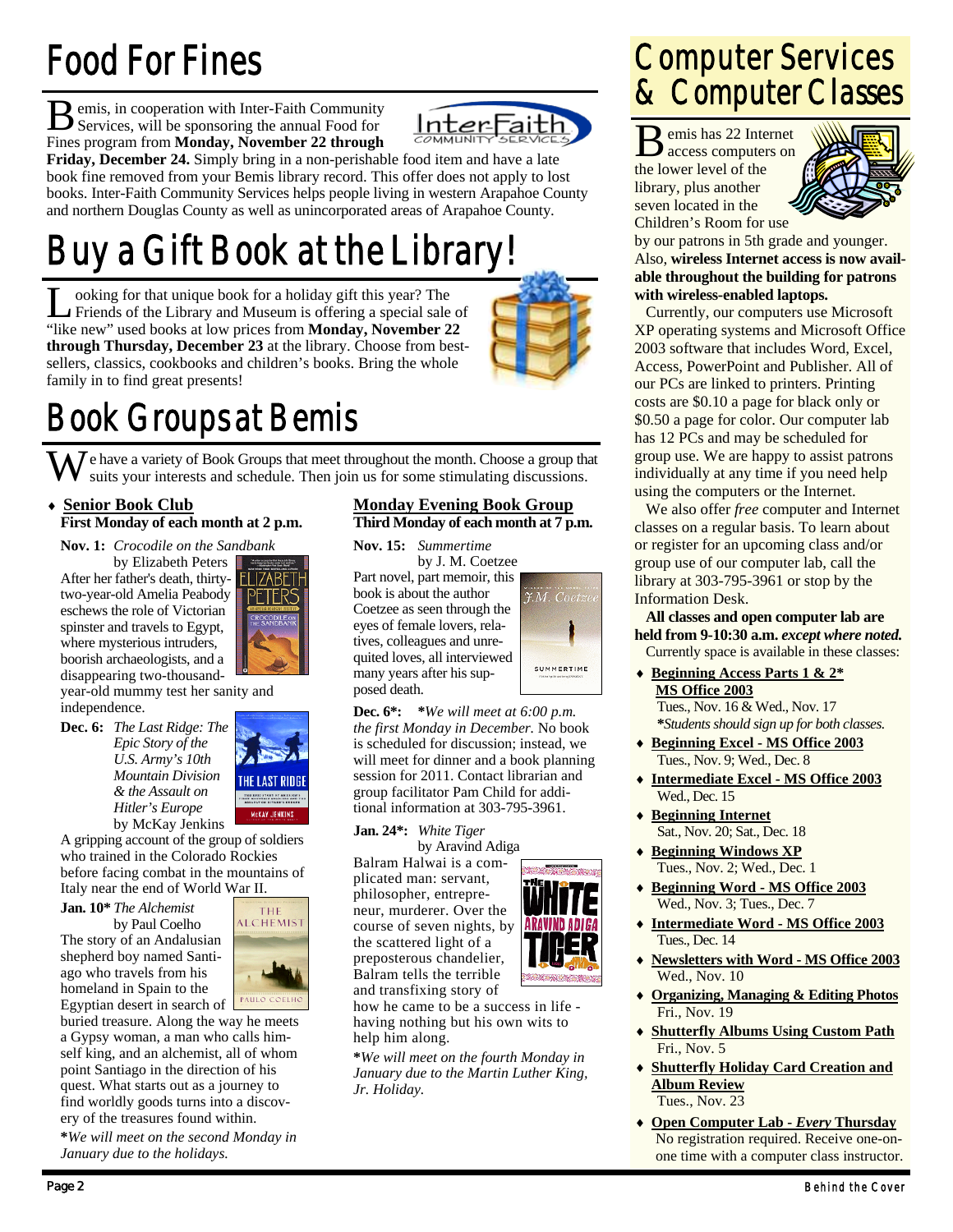

For more information, call teen librarian<br>Mark Decker at the library, 303-795-3961, or check the Bemis teen blog site online at http://bemisteen.blogspot.com. Join other teens for the following activities:

#### **Anime Club**

- **First Sat. of the month @ noon Nov. 6:** *Sands of Destruction* **Dec. 4:** Title will be selected at Nov. mtg. **Jan. 8\*:** Title will be selected at Dec. mtg. **\****We will meet on the second Saturday in January due to the holidays.*
- **Teen Writers Group Third Tuesday of the month @ 4 p.m. Nov. 16, Dec. 21 and Jan. 18**  All teen creative writers are welcome! Bring copies of your writing in order for other participants to provide feedback.
- **Wii Third Thursdays @ 3:30 p.m.**  Play a different video game each month! **Nov. 18:** *Guitar Hero*  **Dec. 16:** *Winter Games*

**Jan. 20:** *Super Smash Bros Brawl* 

 **Teen Advisory Group (TAG) Fourth Friday of the month @ 3:30 p.m. No meetings in November or December. Next meeting: January 28, 2011.** 

## Special Teen Event

S pend an eve-Hogwarts School of Witchcraft and Wizardry on **Friday, November 12, 6:30-9:30 p.m.** 



Celebrate all things "Potter" before the film, *Harry Potter and the Deathly Hallows, Part 1,* opens in local theaters. See Page 1 for additional program details.

## Upcoming Teen Event



D on't miss *Despicable Me,*  shown on the library's big screen on **Monday, December 27, 2:00-4:00 p.m.**  A criminal mastermind (voiced by Steve Carell) uses a trio of orphan girls as pawns for a grand scheme to steal the moon, but he

finds himself profoundly changed by his growing love for them. Free popcorn and beverages will be provided. Rated PG.



# Thanksgiving Week Activities

 $\overline{N}$  ith the kids out of school for Thanksgiving break, are you looking for something fun for them to do? Join us for these special Thanksgiving week activities:

**Artful Tuesday - Tuesday, November 23 @ 2:00 p.m.** 

An hour of crafts and books for kids in grades 1-5. Registration is required. Please call 303-795-3961 beginning November 15 to register.



#### **Movie Matinee:** *Toy Story 3*  **Wednesday, November 24 @ 2:00 p.m.**

For kids in grades K-5, younger siblings are welcome but must attend with an adult. Registration is required. Please call 303- 795-3961 beginning November 17 to register.

# Read to Your Children

There are many reasons for reading to your children, but one of the best reasons is the extensive collection of picture books right here at Bemis. Award winning titles, fantastic artwork, favorite authors and holiday collections will allow you and your child to benefit from reading aloud. With over 14,000 titles you as a parent or caregiver will be able to help your child develop imagination and creativity as you read from an old favorite or a brand new arrival. Reading aloud will help to build listening skills, vocabulary, memory and language skills as well as self-esteem. What better way for your child to learn the joy of reading than by sitting with an adult and enjoying a great story with fantastic original artwork. Please ask a children's librarian for help in your search for the perfect book.

## Weekly Story Times & Ongoing Activities

### *No Story Times the week of November 22. Story Times will resume on Nov. 30.*

- **Story Box: Ages infant-36 months Tuesdays at 9:30 a.m. or 10:30 a.m. Wednesdays and Fridays at 9:30 a.m.**  A thirty-minute session for children and a caring adult to introduce the joy of reading. *Space is limited; free tickets are available one week in advance.*
- **Preschool Story Time: Ages 3-kindergarten Thursdays at 10:30 a.m. or 1:30 p.m. Also on Fridays at 10:30 a.m.**  A thirty-minute independent session with stories, songs, and activities with a puppet show the first week of the month.

## **Paws to Read: For grades 1-5**

 **Third Saturdays, 10:00 a.m.-noon. Saturday, Nov. 20:** Readers in grades 1-5 can read with a furry friend. Please call 303-795-3961 to register for a 20 minute spot. Presented by the American Humane Association.

#### **Register for Email Notification:**



- Receive our monthly newsletter via email and choose to be notified of special programs. Here's how: visit http://bemis.sirsi.net/. Under *Library Info* click on *More information* and then click on *Subscribe Bemis News Email*. Or, fill out a paper form at any Information Desk the next time you visit the library.
- **Bemis Library Dial-a-Story:** Your child can listen to a story anytime by calling 303-795-3960. Enjoy a new story or an old favorite.

# Upcoming Children's Event

ark your calendars now for **The Polar Express-Saturday, December 11 with identical performances at 10:30 a.m. and 2:30 p.m.** Don't miss our annual celebration with a reading of *The Polar Express* and a wintry ride on an imaginary train! A program for families with children ages 3 and up. Call the library at 303-795-3961 to register beginning November 22.